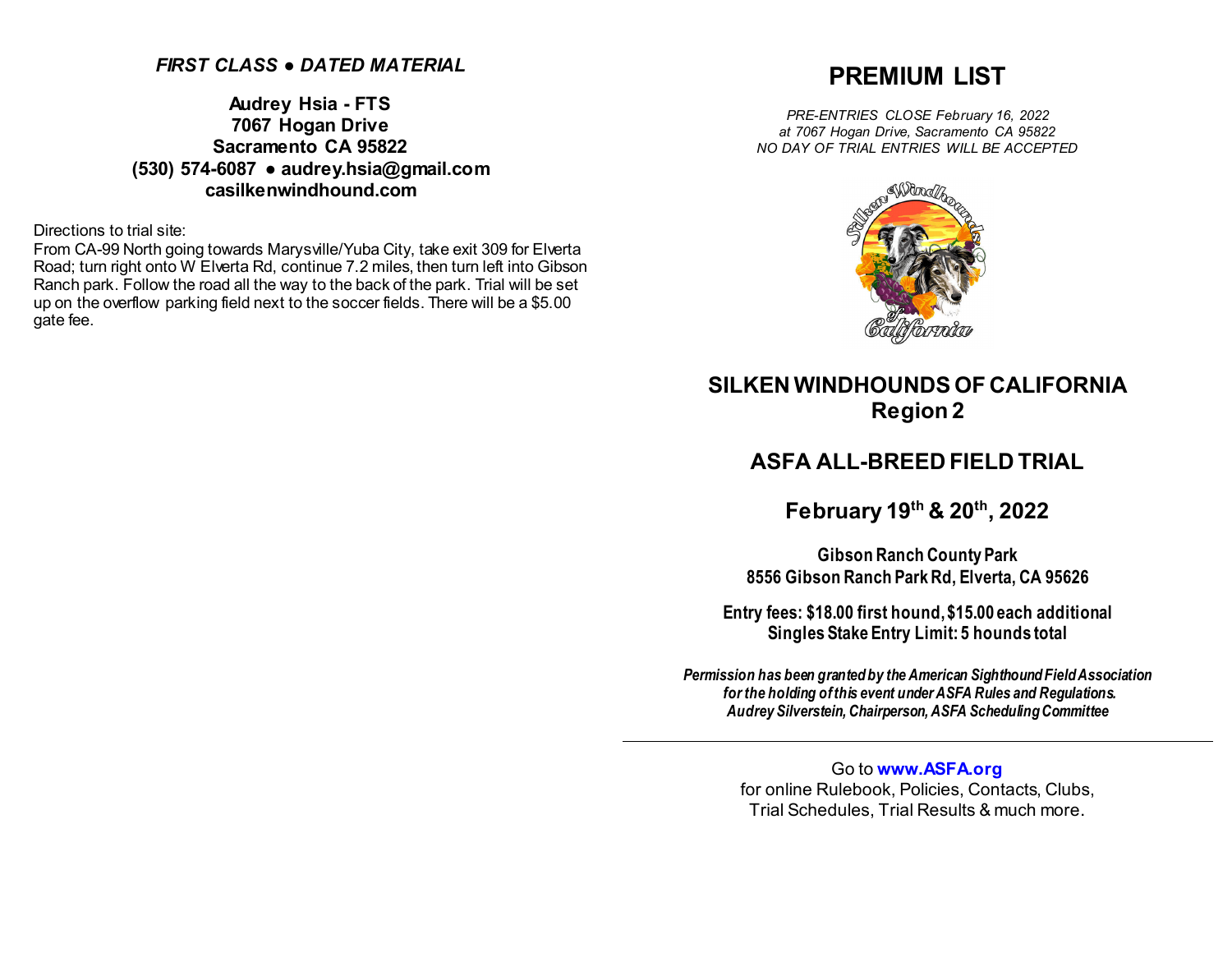## **Silken Windhounds of California**

**Susan Mohler, President Audrey Hsia, Vice President Susan Godfrey, Treasurer Olivia Hsia, Secretary**

## **JUDGES & ASSIGNMENTS**

**Jayme Jones, Salinas CA Ginnie Koscinski, Antelope CA**

**S = Single Judge \* = Provisional Judge # = Canadian Judge**

SATURDAY & SUNDAY

| JUDGE               | $\mathbf{A}$ | ΑZ        | ва | ັ | G | ıb        | ١w        | ناا       |   | o | SD        | অ          | SW        | W         | Sgl       | <b>Prv</b> |
|---------------------|--------------|-----------|----|---|---|-----------|-----------|-----------|---|---|-----------|------------|-----------|-----------|-----------|------------|
| Jayme<br>Jones      | Ω            |           |    |   |   | ↗         |           | $\lambda$ |   |   | $\lambda$ | $\lambda$  | ↗         | $\lambda$ | $\lambda$ | ∧          |
| Ginnie<br>Koscinski |              | $\lambda$ |    |   |   | $\lambda$ | $\lambda$ | $\lambda$ | ີ |   |           | $\sqrt{ }$ | $\lambda$ | $\lambda$ | $\lambda$ | ⌒          |

**Running Order: P, SW, Ltd, Az, Ba, B, C, G, Ib, Iw, IG, R, S, SD, Sl, W, Sgl, A**

| <b>FIELD COMMITTEE</b>       |                                                                   |  |  |  |  |  |
|------------------------------|-------------------------------------------------------------------|--|--|--|--|--|
| <b>Field Trial Chairman</b>  | Olivia Hsia, 530-574-2088, oliviaghsia@gmail.com                  |  |  |  |  |  |
| <b>Field Trial Secretary</b> | Audrey Hsia, 7067 Hogan Drive, Sacramento CA 95822; 530-574-6087, |  |  |  |  |  |
|                              | audrey.hsia@gmail.com                                             |  |  |  |  |  |
| Lure Operators               | Audrey Hsia, Olivia Hsia                                          |  |  |  |  |  |
| <b>Field Clerks</b>          | <b>Erin Shaw</b>                                                  |  |  |  |  |  |
| <b>Huntmasters</b>           | Erin Shaw, Olivia Hsia, Audrey Hsia                               |  |  |  |  |  |
| Inspection                   | Sue Mohler, Erin Shaw                                             |  |  |  |  |  |
| Paddock                      | <b>Erin Shaw</b>                                                  |  |  |  |  |  |
| <b>Equipment Crew</b>        | Audrey Hsia, Olivia Hsia                                          |  |  |  |  |  |
| Hospitality                  | N/A                                                               |  |  |  |  |  |

TRIAL HOURS: **7:00 AM**UNTIL AFTER RIBBONS ARE AWARDED. **Substitutions (same owner) until 8:00 AM CHECK-IN/ROLL CALL: PROMPTLY at 7:30 AM FIRST COURSE IN SLIPS BY 8:30 AM**

ENTRIES WILL NOT BE ACKNOWLEDGED BY RETURN MAIL OR PHONE; ENTRIES MAY BE ACKNOWLEDGED BY E-MAIL IF OWNER FORWARDS E-MAIL ADDRESS

### **Ribbons or rosettes will offered for all placements**. **First**=Blue, **Second**=Red, **Third**=Yellow, **Fourth**=White, **NBQ**=Green **Highest Scoring Single**=Navy and Gold, **Best of Breed**=Purple and Gold, & **Best in Event**=Red, White & Blue.

## **ELIGIBLE BREEDS & REGISTRY**

Only purebred Afghan Hounds, Azawakhs, Basenjis, Borzoi, Cirneco dell'Etna, Greyhounds, Ibizan Hounds, Irish Wolfhounds, Italian Greyhounds, Pharaoh Hounds, Rhodesian Ridgebacks, Salukis, Scottish Deerhounds, Silken Windhounds, Sloughis, Whippets, and Provisional breeds may be entered in the regular stakes.

Provisional breeds may be entered in the Provisional Stake or the Singles Stake. Provisional breeds currently include purebred Chart Polski, Galgo Español, Magyar Agar, Peruvian Inca Orchid, Portuguese Podengo (Pequeno), Portuguese Podengo (Medio & Grande), and must be individually registered with the appropriate registry.

All entries shall be individually registered with the AKC (ILP/PAL included), the NGA, the UKC, the FCI, an ASFA-recognized foreign or ASFA Board approved registry, or possess a CRN from the SPDBS. A photocopy of acceptable registry must be submitted with each hound's first ASFA field trial entry; this requirementis waived for hounds registered with the NGA.

# **REGULAR STAKES OFFERED**

**OPEN STAKE:** Any eligible sighthounds that have met certification requirements, excluding ASFA Field Champions of record.

**FIELD CHAMPION STAKE:** Any ASFA Field Champion

**VETERAN STAKE:** Any eligible hounds that have met certification requirements, whose age is at least six years, except Irish Wolfhounds whose age shall be at least five years, and Afghan Hounds, Rhodesian Ridgebacks, Salukis and Whippets whose age shall be at least seven years. Points go toward V-FCh or V-LCM titles.

**PROVISIONAL STAKE:** Any eligible sighthound of a Provisional breed that has met certification requirements. Not eligible to compete in Best of Breed or Best in Field.

**SINGLE STAKE:** Any eligible sighthound including those disqualified to run in other stakes. Each hound runs alone. Not eligible for Best of Breed or Best in Field. Hounds are eligible to earn T CP and CPX titles from the Singles stake. Provisional breeds are not eligible for these titles. Entry limit: 5 dogs total.

# **IN LIEU OF BEST IN FIELD, WE WILL INSTEAD BE OFFERING BEST IN EVENT EACH DAY**

**Conditions of Entry:** All entries must be one year or older on the day of the trial ● Stakes will be split into flights by public random draw if the entry in any regular stake is 20 or more ● Bitches in season, lame hounds and hounds with breed disqualifications will be excused at roll call.  $\bullet$  Spayed, neutered, monorchid or cryptorchid hounds without breed disqualifications may be entered; hounds with breed disqualifications are not eligible to enter except in the Single Stake ● Hounds not present at the time of roll call will be scratched ● All hounds will run twice, in trios if possible or braces (except in the Single Stake), unless excused, dismissed or disqualified.

**Equipment:** Type of lure machine: battery-powered drag lure system. ● Type of lures: highly-visible white plastic strips ● Back-up equipment will be available ● Club reserves right to change to continuous loop system if necessary.

# **Nearby Veterinarian**:

**VCA Cordova Veterinary Hospital 2939 Mather Field Rd, Rancho Cordova, CA 95670**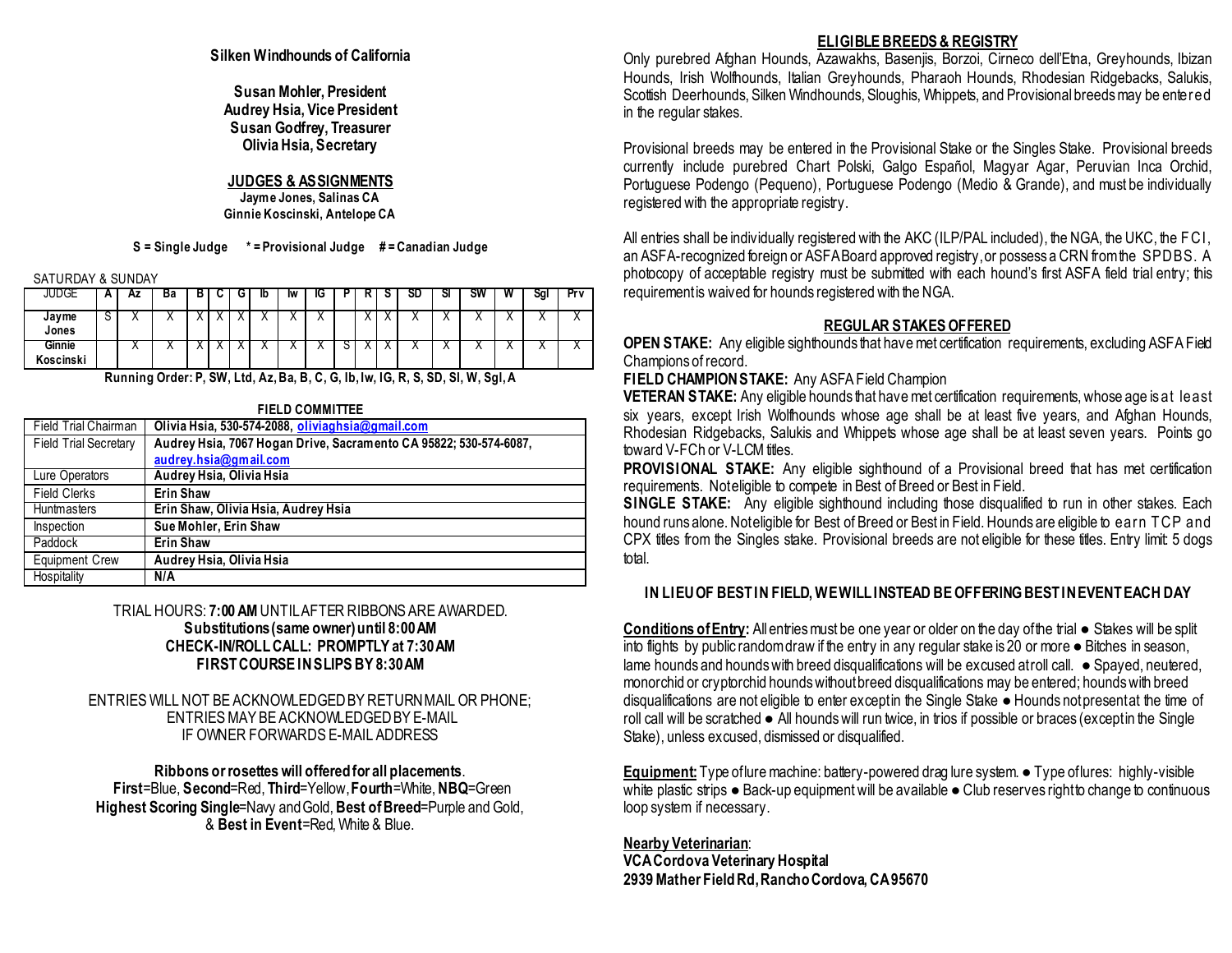**(916) 363-9443**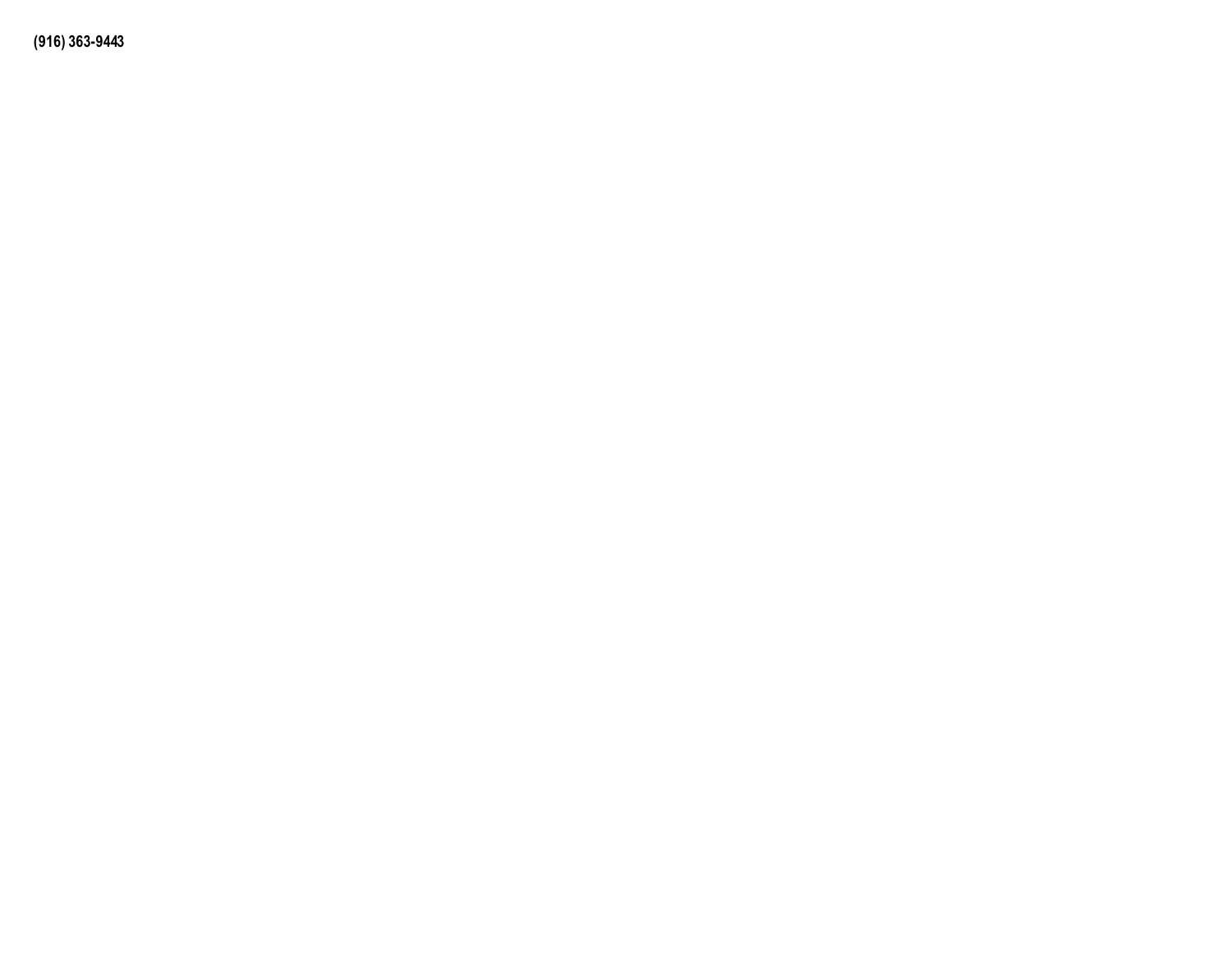# **COURSE PLAN**

**Course plan will be reversed for run-offs and finals**



860 vards



### **COVID-19 WAIVER**

I fully attest to the best of my knowledge that I do not have COVID-19 at the time of attending this event. I also attest that I have NOT been in contact with or exposed to any known carrier of COVID-19 within the past 14 days. I agree that I am attending this ASFA event entirely at my own risk and take full responsibility for my own health and safety during this event. I will follow all ASFA and host club rules and requirements to reduce any exposure and possibility of contracting or spreading COVID-19. I will also fully cooperate with any city, county, or state guidelines that have jurisdiction in the area in which the event is taking place. I fully submit that the American Sighthound Field Association (ASFA), host club Silken Windhounds of California (SWC), the venue that I am attending, and any workers or volunteers are in no way liable for any present or future COVID-19 exposure incurred at any time by any person, in attendance or not in attendance, during or after this event.

\_\_\_\_\_\_\_\_\_\_\_\_\_\_\_\_\_\_\_\_\_\_\_\_\_\_\_\_\_\_\_\_\_\_\_\_\_\_\_\_\_\_\_\_\_\_\_\_\_\_\_\_\_\_\_\_\_\_\_\_\_\_\_\_\_\_\_

The following person(s) will be designated to show my dog at the event:

PRINT NAME:

SIGNATURE:

DATE:

# ALL FIELDS MUST BE FILLED OUT TO COMPLETE ENTRY IN THIS EVENT

### **COVID-19 EXHIBITOR GUIDELINES**

 $\overline{\phantom{a}}$  , where  $\overline{\phantom{a}}$ 

**We will be adhering to State and local guidelines:**

\_\_\_\_\_\_\_\_\_\_\_\_\_\_\_\_\_\_\_\_\_\_\_\_\_\_\_\_\_\_\_\_\_\_\_\_\_\_\_\_\_\_

\_\_\_\_\_\_\_\_\_\_\_\_\_\_\_\_\_\_\_\_\_\_\_\_\_\_\_\_\_\_\_\_\_\_\_\_\_\_\_\_\_\_

**1. All ev ent committee members, stewards, and judges will wear facial coverings**

**2. All participants will be required to hav e their temperature taken using a touchless thermometer. Any participants with an abnormal reading will have their entries rejected.**

**3. All participants will wear facial coverings while releasing dogs, and while collecting their dogs at the end of the course. Participants will also wear facial coverings whenever it is not possible to maintain at least 6 feet of distance from others.**

**4. No food will be serv ed. Bring your own breakfast and lunches. Bring your own food, water and shade for yourself and your dogs. None will be av ailable at this time.**

**5. We ask that you park and set up camp at a safe distance away from each other.**

**6. When standing in line to check-in or submit paperwork, please maintain at least 6 feet of distance from the person ahead of you in line. The ev ent secretary and any v olunteer helpers will wear a facial covering.**

**7. Shared items such as pens and clipboards will be wiped down after each use.**

**8. We will hav e hand-washing stations or hand sanitizer and wet wipes available in common areas. 9. Exhibitors should maintain at least 6 feet of distance from each other while at the start/finish line.** 

**10. Practice social distancing as best you can. We know that ev eryone has been cooped up for sev eral months and that this may be your first dog ev ent in as much time or longer, but please act responsibly!**

**11. Please be aware of the running order. A schedule will be posted as usual – online and at the ev ent grounds.**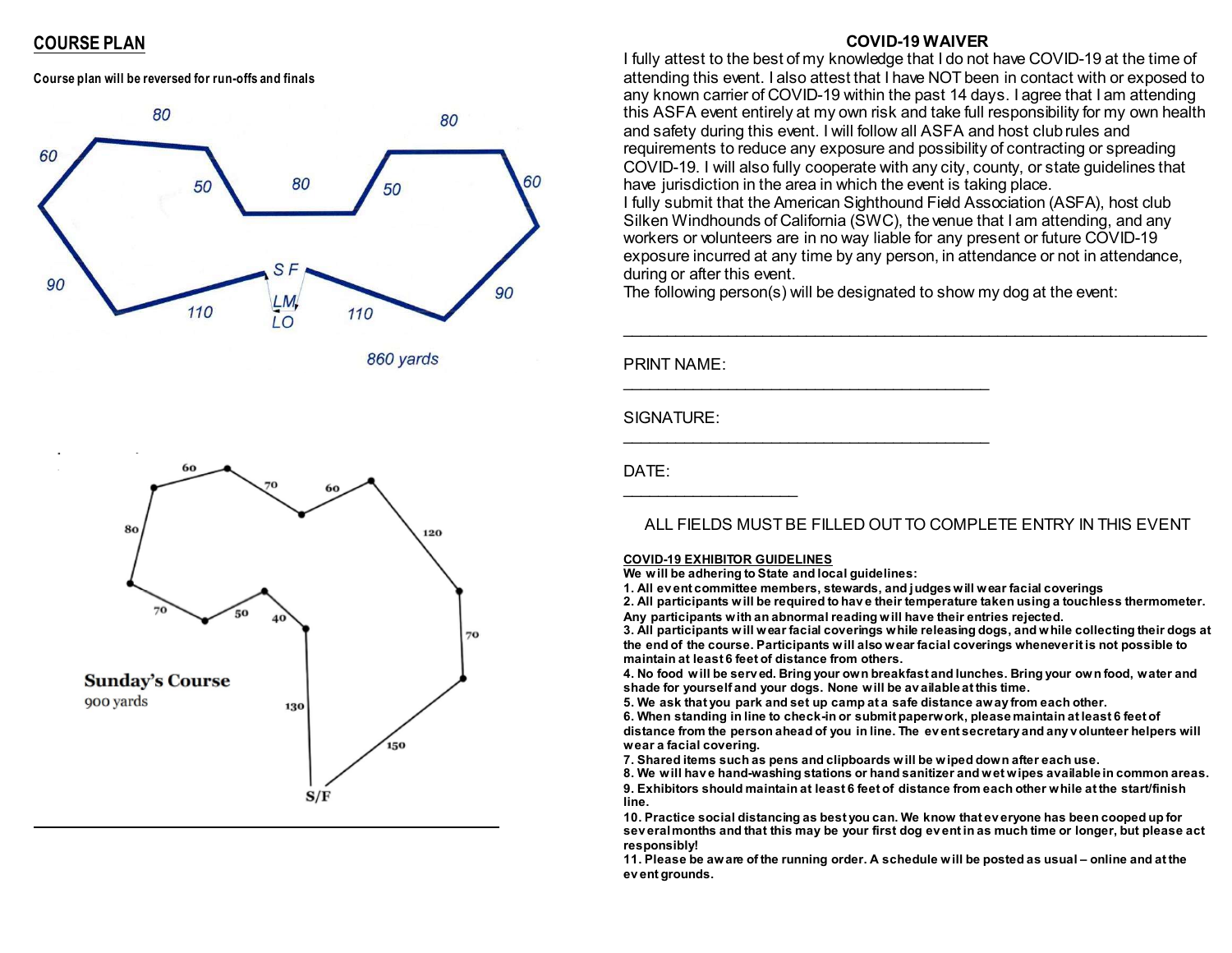## **OFFICIAL AMERICAN SIGHTHOUND FIELD ASSOCIATIONENTRY FORM** *Silken Windhounds of California SATURDAY FEBRUARY19, 2022*

Pre-entries close **Midnight February 16, 2022** at the FTS's residence. Entry fees: **\$18 first entry, \$15 each additional entry, same owner** NO DAY OF TRIAL ENTRIES WILL BE ACCEPTED (Substitutions, same owner, until 8:00am Trial day)

#### Make checks payable (in US funds) to **Silken Windhounds of California** and mail to: **Audrey Hsia – FTS • 7067 HoganDrive, SacramentoCA 95822**

Fee Paid The Field Secretary cannot accept conditional, unsigned, incomplete or unpaid entries; please check your completed entry carefully.

| Breed:                                                | Call Name:                                                                                                                                       |                                                                                                                  |  |  |  |  |  |
|-------------------------------------------------------|--------------------------------------------------------------------------------------------------------------------------------------------------|------------------------------------------------------------------------------------------------------------------|--|--|--|--|--|
| Registered Name of Hound:                             |                                                                                                                                                  |                                                                                                                  |  |  |  |  |  |
| Stake:<br>$\Box$ Open<br>$\Box$ FCH<br>$\Box$ Veteran | $\Box$ Single<br>$\Box$ Provisional                                                                                                              | <b>Additional Stakes</b><br>$\Box$ Kennel $\Box$ Breeder $\Box$ Bench                                            |  |  |  |  |  |
|                                                       | <b>Registration Number:</b> (please write in registering body before number)                                                                     |                                                                                                                  |  |  |  |  |  |
| If possible, please<br>$\perp$<br>separate my hounds  | Date of<br>Birth:                                                                                                                                | Sex:<br>Bitch<br>Dog<br>$\mathbf{L}$                                                                             |  |  |  |  |  |
| Name of actual owner(s):                              |                                                                                                                                                  |                                                                                                                  |  |  |  |  |  |
| Address:                                              |                                                                                                                                                  | Phone:                                                                                                           |  |  |  |  |  |
| City:                                                 |                                                                                                                                                  | State:<br>Zip:                                                                                                   |  |  |  |  |  |
| E-mail (Optional)                                     |                                                                                                                                                  | (Optional) Region of Residence:                                                                                  |  |  |  |  |  |
| Emergency Contact Name and Phone (Optional)           |                                                                                                                                                  |                                                                                                                  |  |  |  |  |  |
|                                                       |                                                                                                                                                  |                                                                                                                  |  |  |  |  |  |
| П                                                     | Check if this is the first ASFA trial for this hound. Attach a Hound Certification or waiver if entered in<br>Open, Veterans, Provisional.       |                                                                                                                  |  |  |  |  |  |
| П<br>unless NGA.                                      |                                                                                                                                                  | Check if this is a first-time entry, a copy of the official Registration of this hound must accompany this entry |  |  |  |  |  |
| $\Box$                                                | Check if any information has changed since the last ASFA trial entry. Regarding                                                                  |                                                                                                                  |  |  |  |  |  |
| П                                                     | Check if this hound has been dismissed within the last 6 trials entered. Must be marked in order to qualify for a<br>" clean" trial requirement. |                                                                                                                  |  |  |  |  |  |

I CERTIFY that I am the actual owner of this dog, or that I am the duly authorized agent of the actual owner whose n ame I have entered above. In consideration of the acceptance of this entry and the opportunity to have this dog judged and to win prize money, ribbons, or trophies, I (we) agree to abide by the rules and regulations of the Ameri can Sig ht hou nd Fi eld Association in effect at the time of this lure field trial, and by any additional rules and regulations appearing in the premi u m list for this lure field trial. I (we) agree that the club holding this lure field trial has the right to refuse this entry fo r cau se, which the club shall deem to be sufficient. I (we) agree to hold this club, its members, directors, governors, officers, ag en ts or other functionaries, any employees of the aforementioned parties and the owner(s) of the t rial premi s es or g rou nds harmless from any claim for loss or injury which may be alleged to have been caused directly or indirectly to any person o r thing by the act of this dog while in or upon the lure field trial premises or grounds or near any entrance thereto and I (we) personally assume all responsibility and liability for any such claim, and I (we) further agree to hold the afo remen ti oned parties harmless from any claim loss of this dog by disappearance, theft damage or injury be caused or alleged to be cau sed by the negligence of the club or any of the aforementioned parties or by the negligence of any person or any other cau se or causes. I (we) certify and represent that the dog entered is not a hazard to person or other dogs. This entry is submi t ted fo r acceptance of the forgoing representations and agreements.

**SIGNATURE** of owner or his agent duly authorized to make this entry

**Please separate the entries before submitting to FTS.**

### **OFFICIAL AMERICAN SIGHTHOUND FIELD ASSOCIATIONENTRY FORM** *Silken Windhounds of California SUNDAY FEBRUARY 20, 2022*

Early entries close **Midnight February 16, 2022** at the FTS's residence. Early entry fees: **\$18 first entry, \$15 each additional entry, same owner** NO DAY OF TRIAL ENTRIES WILL BE ACCEPTED (Substitutions, same owner, until 8:00am Trial day) Make checks payable (in US funds) to **Silken Windhounds of California** and mail to:

## **Audrey Hsia – FTS • 7067 HoganDrive, SacramentoCA 95822**

| Fee Paid | The Field Secretary cannot accept conditional, unsigned, incomplete or unpaid |  |  |  |  |  |  |  |
|----------|-------------------------------------------------------------------------------|--|--|--|--|--|--|--|
|          | entries; please check your completed entry carefully.                         |  |  |  |  |  |  |  |
| Breed:   | Call Name:                                                                    |  |  |  |  |  |  |  |

| Registered Name of Hound: |
|---------------------------|
|                           |

| 100 - 100 100 100 1100 1110 1110            |                                                                                                                  |                                           |      |  |  |  |  |  |
|---------------------------------------------|------------------------------------------------------------------------------------------------------------------|-------------------------------------------|------|--|--|--|--|--|
| Stake:                                      |                                                                                                                  | <b>Additional Stakes</b>                  |      |  |  |  |  |  |
| $\Box$ Open<br>$\Box$ FCH<br>$\Box$ Veteran | $\Box$ Single<br>$\Box$ Provisional                                                                              | $\Box$ Kennel $\Box$ Breeder $\Box$ Bench |      |  |  |  |  |  |
|                                             | <b>Registration Number:</b> (please write in registering body before number)                                     |                                           |      |  |  |  |  |  |
| $\Box$ If possible, please                  | Sex:                                                                                                             |                                           |      |  |  |  |  |  |
| separate my hounds                          | Birth:                                                                                                           | $\Box$ Bitch<br>$\log$                    |      |  |  |  |  |  |
| Name of actual owner(s):                    |                                                                                                                  |                                           |      |  |  |  |  |  |
| Address:                                    | Phone:                                                                                                           |                                           |      |  |  |  |  |  |
|                                             |                                                                                                                  |                                           |      |  |  |  |  |  |
| City:                                       |                                                                                                                  | State:                                    | Zip: |  |  |  |  |  |
| E-mail (Optional)                           |                                                                                                                  | (Optional) Region of Residence:           |      |  |  |  |  |  |
|                                             |                                                                                                                  |                                           |      |  |  |  |  |  |
|                                             |                                                                                                                  |                                           |      |  |  |  |  |  |
| Emergency Contact Name and Phone (Optional) |                                                                                                                  |                                           |      |  |  |  |  |  |
|                                             |                                                                                                                  |                                           |      |  |  |  |  |  |
| п                                           | Check if this is the first ASFA trial for this hound. Attach a Hound Certification or waiver if entered in Open, |                                           |      |  |  |  |  |  |
|                                             | Veterans, Provisional.                                                                                           |                                           |      |  |  |  |  |  |
| П<br>unless NGA.                            | Check if this is a first-time entry, a copy of the official Registration of this hound must accompany this entry |                                           |      |  |  |  |  |  |
| $\Box$                                      | Check if any information has changed since the last ASFA trial entry. Regarding                                  |                                           |      |  |  |  |  |  |
| П                                           | Check if this hound has been dismissed within the last 6 trials entered Must be marked in order to qualify for a |                                           |      |  |  |  |  |  |

 $\Box$  Check if this hound has been dismissed within the last 6 trials entered. Must be marked in order to qualify for a " clean" trial requirement.

I CERTIFY that I am the actual owner of this dog, or that I am the duly authorized agent of the actual owner wh ose n ame I have entered above. In consideration of the acceptance of this entry and the opportunity to have this dog judged and to win prize money, ribbons, or trophies, I (we) agree to abide by the rules and regulations of the A meri can Sig hthound Field Association in effect at the time of this lure field trial, and by any additional rules and regulations appearing in the premi u m list for this lure field trial. I (we) agree that the club holding this lure field trial has the right to refuse this entry for cause, which the club shall deem to be sufficient. I (we) agree to hold this club, its members, directors, governors, officers, agents or other functionaries, any employees of the aforementioned parties and the owner(s) of the trial premises or grounds h arml ess from any claim for loss or injury which may be alleged to have been caused directly or indirectly to any person or thing by the act of this dog while in or upon the lure field trial premises or grounds or near any entrance thereto and I (we) personally assume all responsibility and liability for any such claim, and I (we) further agree to hold the aforementioned parties harmless from any claim loss of this dog by disappearance, theft damage or injury be caused or alleged to be caused by the negligen ce of the club or any of the aforementioned parties or by the negligence of any person or any other cause or causes. I (we) certify and represent that the dog entered is not a hazard to person or other dogs. This entry is submitted for acceptance of the forgoing representations and agreements.

**SIGNATURE** of owner or his agent duly authorized to make this entry

**Please separate the entries before submitting to FTS.**